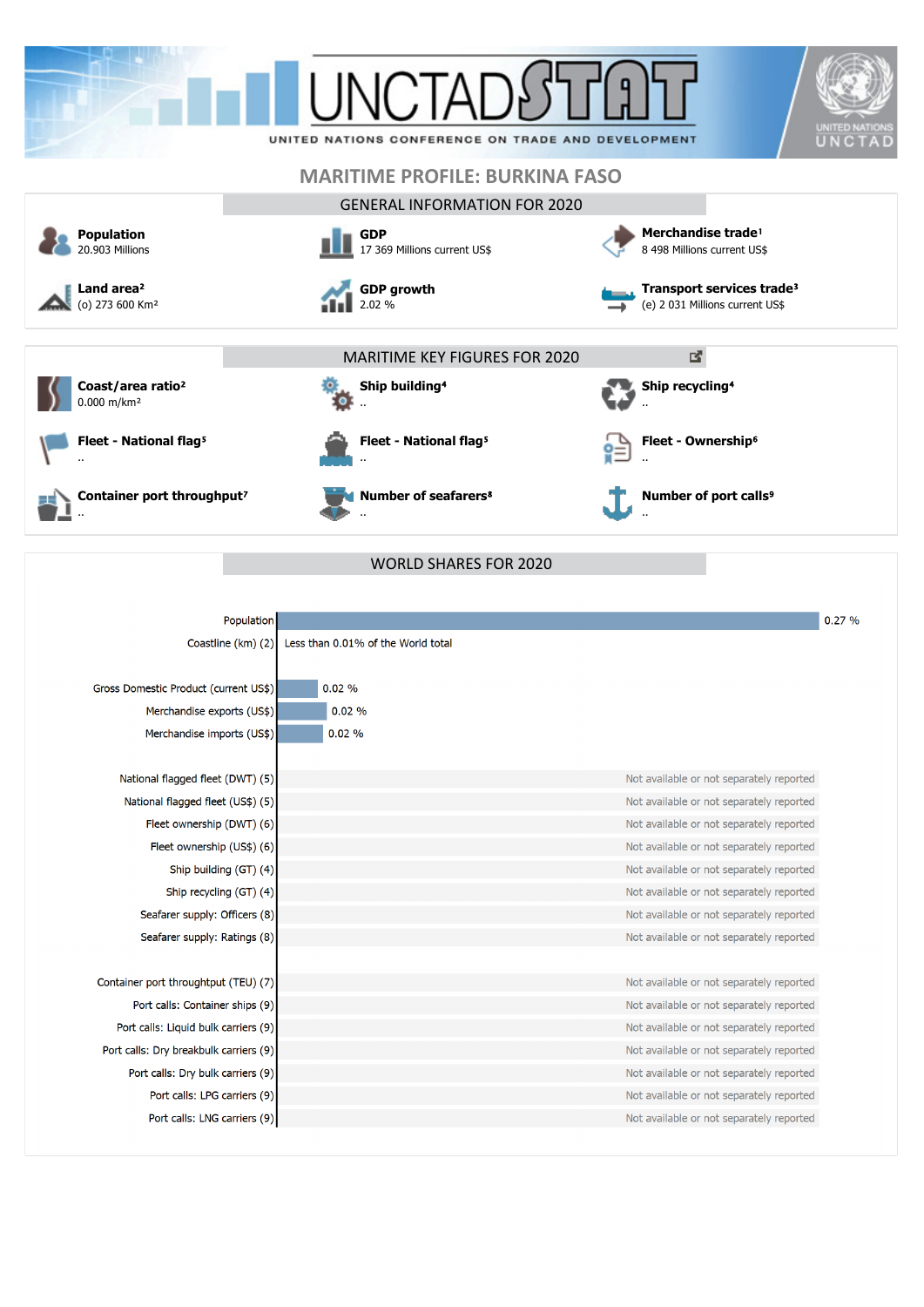

#### Services exports by main category<sup>10</sup> **(as % of total services)** 2005 2010 2015 2020

| (as % or total services)                        | ZUUS   | ZUIU   | 2015   | ZUZU     |
|-------------------------------------------------|--------|--------|--------|----------|
| Transport                                       | 2.0    | 14.6   | 14.6   |          |
| Travel                                          | 69.6   | 24.2   | 28.0   | (e) 17.7 |
| Other services                                  | 33.5   | 61.0   | 57.1   |          |
| Total trade in transport services <sup>10</sup> |        |        |        |          |
| (millions of US\$)                              | 2005   | 2010   | 2015   | 2020     |
| Transport services exports                      |        | 44     | 57     |          |
| Transport services imports                      | 209    | 359    | 537    | ۰        |
| Transport services trade balance                | $-208$ | $-315$ | $-480$ |          |
|                                                 |        |        |        |          |

| Transport services exports<br>growth rate in 2020 |
|---------------------------------------------------|
|                                                   |
|                                                   |

vth rate in2020

|                                                |          | <b>NATIONAL FLEET</b> |          |                      |            |  |  |  |
|------------------------------------------------|----------|-----------------------|----------|----------------------|------------|--|--|--|
| Carrying capacity by type of ship <sup>5</sup> |          |                       |          |                      |            |  |  |  |
| (Thousands DWT)                                | 2005     | 2010                  | 2015     | 2020                 |            |  |  |  |
| Total fleet                                    | $\cdots$ | $\cdots$              | $\cdots$ | $\cdots$             |            |  |  |  |
| Oil tankers                                    | $\cdots$ |                       | $\cdots$ | $\cdots$             | Fleet grov |  |  |  |
| <b>Bulk carriers</b>                           | $\cdots$ |                       | $\cdots$ | $\cdots$             |            |  |  |  |
| General cargo                                  | $\cdots$ | $\cdot$               | $\cdot$  | $\ddot{\phantom{a}}$ |            |  |  |  |
| Container ships                                | $\cdots$ |                       | $\cdots$ | $\cdots$             |            |  |  |  |
| Other types of ships                           | $\cdots$ | $\cdots$              | $\cdots$ | $\cdots$             |            |  |  |  |

### Fleet by type of ship<sup>5</sup>

**(Number of ships)**

No data available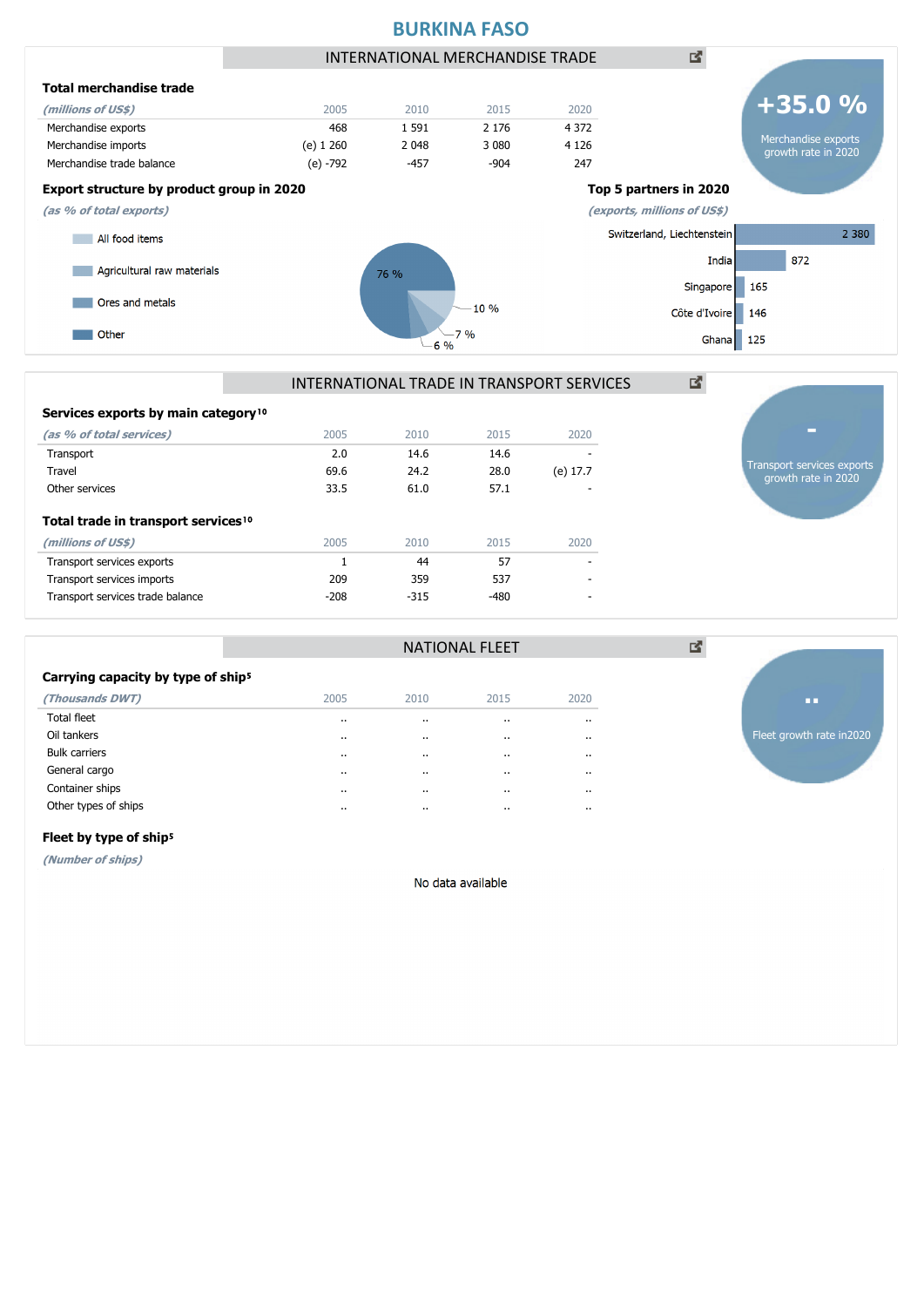# **BURKINA FASO**

LINER SHIPPING CONNECTIVITY

# **Bilateral connectivity index - Top 10 partners in Q1 2020**<sup>11</sup>

**Can only take values between 0 (minimum) and 1 (maximum)**

# **Liner shipping connectivity index**<sup>11</sup>

**Maximum 2006=100 for China**

#### No data available

### No data available

# PORT CALLS AND PERFORMANCE

Port calls, time spent in ports, vessel age and size in 2020<sup>9</sup>

|                                  | Number of<br>arrivals | Median time<br>in port (days) | Avg age<br>of vessels | Avg size (GT)<br>of vessels | Avg cargo<br>carrying<br>capacity (DWT)<br>per vessel | Avg container<br>carrying<br>capacity (TEU)<br>per container<br>ship | Maximum size<br>(GT) of vessels |
|----------------------------------|-----------------------|-------------------------------|-----------------------|-----------------------------|-------------------------------------------------------|----------------------------------------------------------------------|---------------------------------|
| All ships                        | $\cdots$              | $\cdots$                      | $\cdot$ .             | $\ddotsc$                   | $\ddotsc$                                             | $\cdots$                                                             | $\cdots$                        |
| Liquid bulk carriers             | $\cdots$              | $\cdots$                      | $\cdots$              |                             |                                                       | $\cdots$                                                             | $\cdots$                        |
| Liquefied petroleum gas carriers | $\cdots$              | $\cdots$                      | $\cdots$              |                             |                                                       |                                                                      | $\ddotsc$                       |
| Liquefied natural gas carriers   | $\cdots$              | $\cdots$                      | $\cdots$              |                             |                                                       | $\cdots$                                                             | $\cdots$                        |
| Dry bulk carriers                | $\cdots$              | $\cdots$                      | $\cdot$ .             | $\cdots$                    | $\ddotsc$                                             | $\cdot$ .                                                            | $\ddotsc$                       |
| Dry breakbulk carriers           | $\cdots$              |                               | $\cdots$              | $\cdots$                    | $\cdots$                                              | $\cdots$                                                             | $\cdots$                        |
| Roll-on/roll-off ships           | $\cdot$ .             | $\cdots$                      | $\cdot$ .             | $\cdots$                    | $\ddotsc$                                             | $\cdots$                                                             | $\ddotsc$                       |
| Container ships                  | $\cdots$              |                               | $\cdots$              |                             | $\cdots$                                              | $\cdots$                                                             | $\cdots$                        |
| Passenger ships                  | $\cdot$ .             | $\cdots$                      | $\ddot{\phantom{0}}$  | $\cdots$                    | $\ddot{\phantom{0}}$                                  |                                                                      | $\ddot{\phantom{0}}$            |

## Port liner shipping connectivity index - Top 5 ports in 2020<sup>11</sup>

**Maximum 2006=100 for China, Hong Kong SAR**

### No data available

図

図